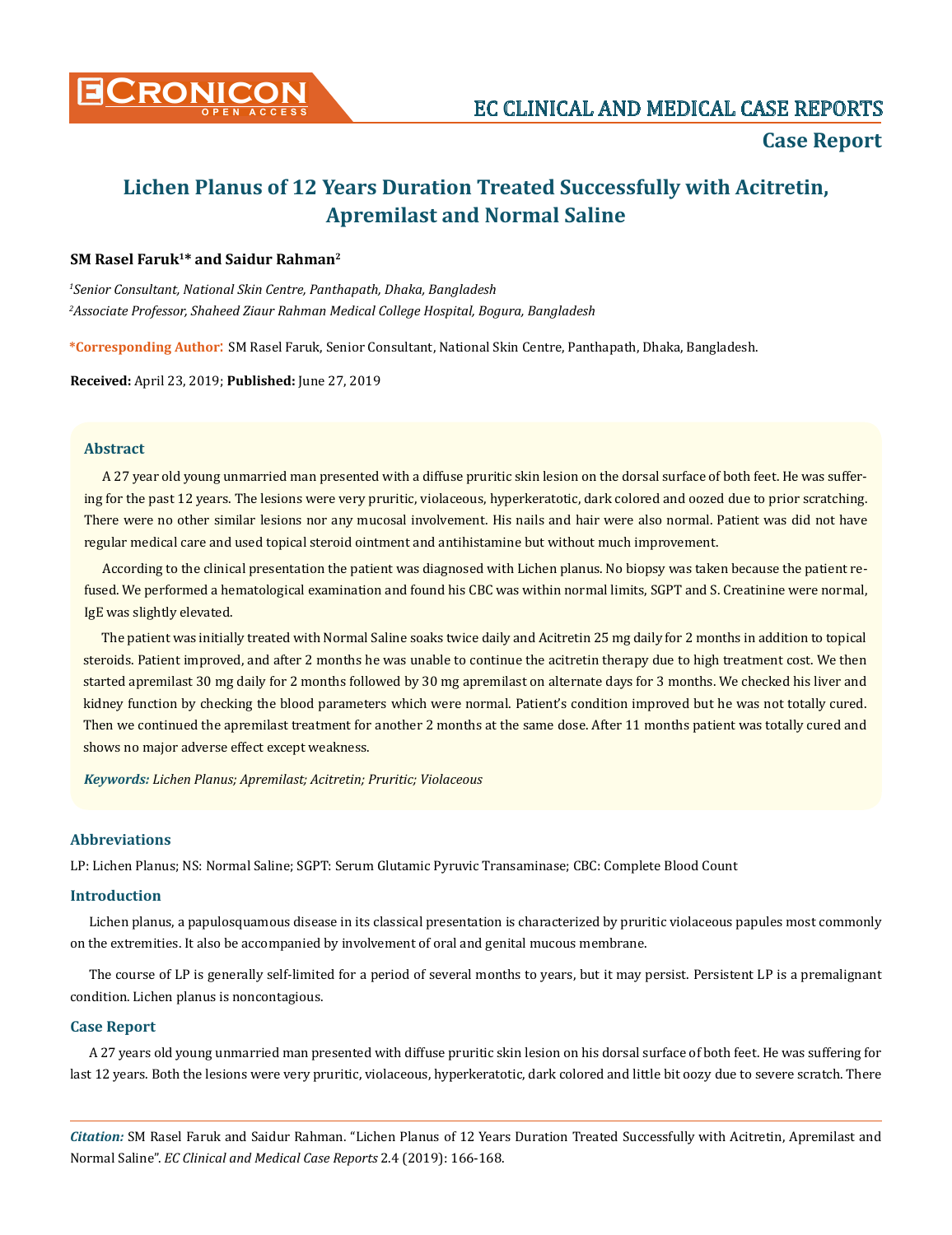was no other similar lesion nor the mucosal involvement.

His nails and hair were also normal. Patient was in irregular treatment and took topical steroid ointment and antihistamine but not much improvement.

According to clinical presentation patient was diagnosed as Lichen planus. No biopsy was taken because the patient did not consent to take biopsy. We did hematological examination and found CBC within normal limit, SGPT and S. Creatinine found normal, IgE was little bit higher than normal limit.

The patient was initially treated with Normal Saline soak 2 times daily and Acitretin 25 mg daily for 2 months with topical steroid. Patient shows better response. After 2 months patient was unable to carry on the acitretin therapy due to high treatment cost. After that we started apremilast 30 mg daily for 2 months then we started 30 mg apremilast on alternate days for 3 months. We checked his liver and kidney function by checking the blood parameter which was normal. Patient's condition was good enough but not totally cured. Then we continued the apremilast treatment another 2 months at the same dose. After 11 months patient was totally cured and shows no major adverse effect except weakness.

#### **Discussion**

Lichen planus (LP) is a chronic mucocutaneous inflammatory disease. Lichen planus was first described by Erasmus Wilson in 1869. It involves the skin, mucous membranes, hair and nails. Skin lesions are accompanied with severe pruritus [1-4]. The pathogenesis remains unclear but it thought to be an autoimmune phenomenon.

Diagnosis of Lichen planus is usually clinical. However histological evidence is also important [5]. Cutaneous Lichen planus may spontaneously resolve, often within a year [6]. The use of acitretin has been proven highly effective in Lichen planus. Some authors consider acitretin as a first line therapy at a dose of .5 - .7 mg/kg until remission is achieved and at a dose of .3 - .5 mg/kg thereafter. This can be used either as monotherapy or in combination with topical or systemic corticosteroids [7]. Acitretin, a second generation retinoid which activates certain retinoic acid receptor subtypes to control epidermal maturation and skin inflammation may also be utilized. However, acitretin is highly teratogenic, thus a strict contraception has to be used for up to three years after treatment. Mucocutaneous side effects, like xerosis cutis, mucosae, hair loss, dyslipidemia and elevation of liver enzymes are reversible after discontinuation [8]. Systemic corticosteroids are considered as a second line therapy for Lichen planus [9]. 3 recalcitrant cases of oral lichen planus were effectively treated with apremilast, a drug recently approved for psoriasis and psoriatic arthritis [10]. Ten patients with biopsy-proven LP received 20 mg of apremilast orally twice daily for 12 weeks with 4 weeks of treatment-free follow-up. The primary efficacy end point was the proportion of patients achieving a 2-grade or more improvement in the Physician Global Assessment (PGA) after 12 weeks of treatment [11]. It has been seen that 15% - 20% of patients with LP demonstrate a relapsing and remitting course, often resistant to most conventional modalities of treatment [12].

#### **Conclusion**

Though persistent Lichen planus is a premalignant condition it can be successfully treated with acitretin and apremilast with topical corticosteroid.

#### **Conflict of Interest**

Author has no conflict of interest.

#### **Bibliography**

- 1. Wolf R., *et al*[. "Pleomorphismusdes Lichen ruber Klinische Variationsbreite, Pathogenese under Therapies. The Chameleon's many](https://pdfs.semanticscholar.org/3833/95f37c6378bce44ae3903a864b2289919cc9.pdf) [faces - clinical spectrem, pathogenesis and therapy of Lichen planus".](https://pdfs.semanticscholar.org/3833/95f37c6378bce44ae3903a864b2289919cc9.pdf) *Aktuelle Dermatologie* 36 (2010): 180-185.
- 2. [Le Cleach L and Chosidow o. "Lichen planus".](https://www.ncbi.nlm.nih.gov/pubmed/22356325) *New England Journal of Medicine* 366.8 (2012): 723-732.

*Citation:* SM Rasel Faruk and Saidur Rahman. "Lichen Planus of 12 Years Duration Treated Successfully with Acitretin, Apremilast and Normal Saline". *EC Clinical and Medical Case Reports* 2.4 (2019): 166-168.

167